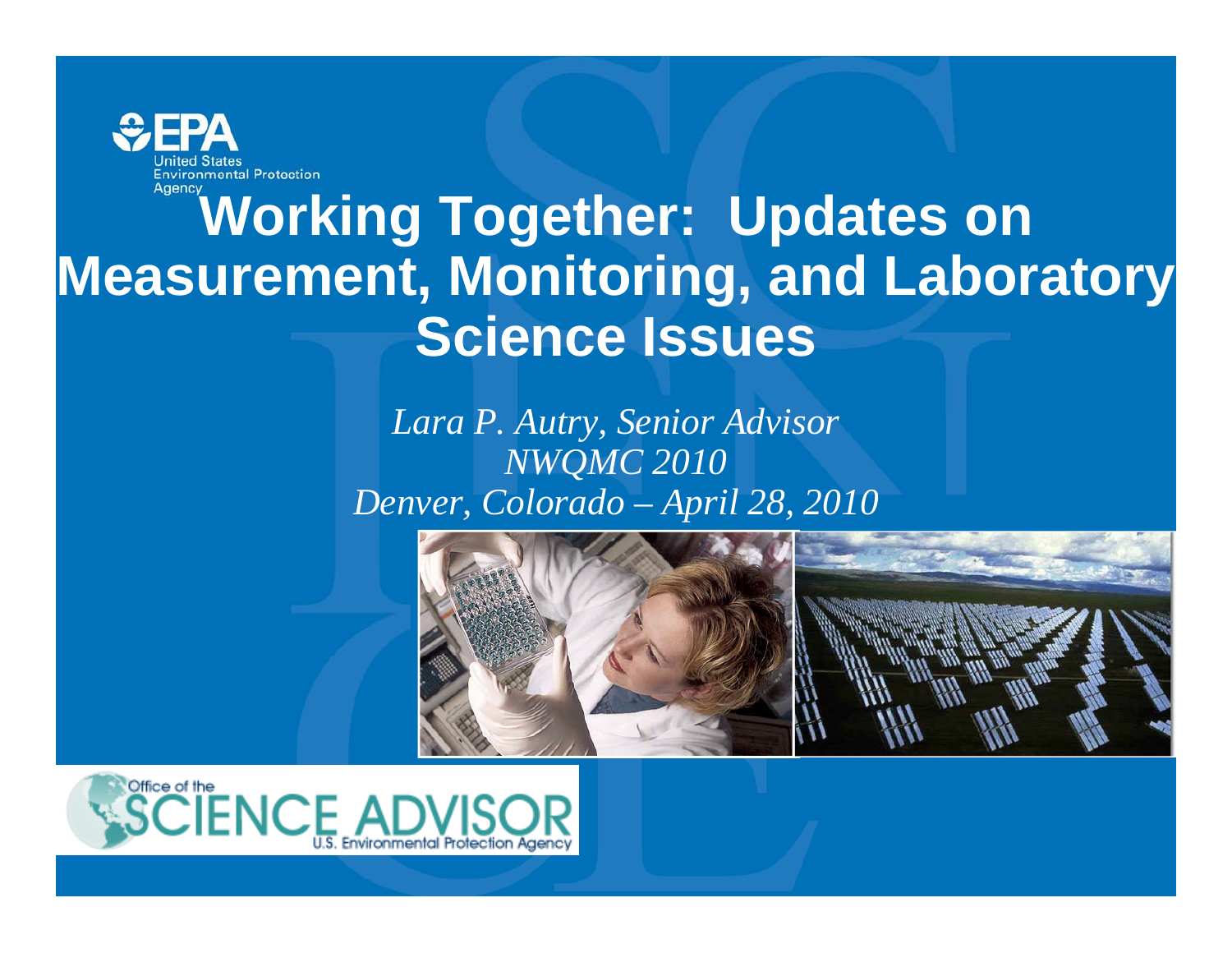



- Programs
	- –Office of the Science Advisor (OSA)



- –Forum on Environmental Measurement (FEM)
- –Environmental Laboratory Advisory Board (ELAB)
- –Global Earth Observation System of Systems (GEOSS)
- –Environmental Technology Initiative (ETI)
- Recent Activities
	- –FEM Action Agenda
	- –AMI GEOSS Funding Initiatives
- Summary
- Contact Us

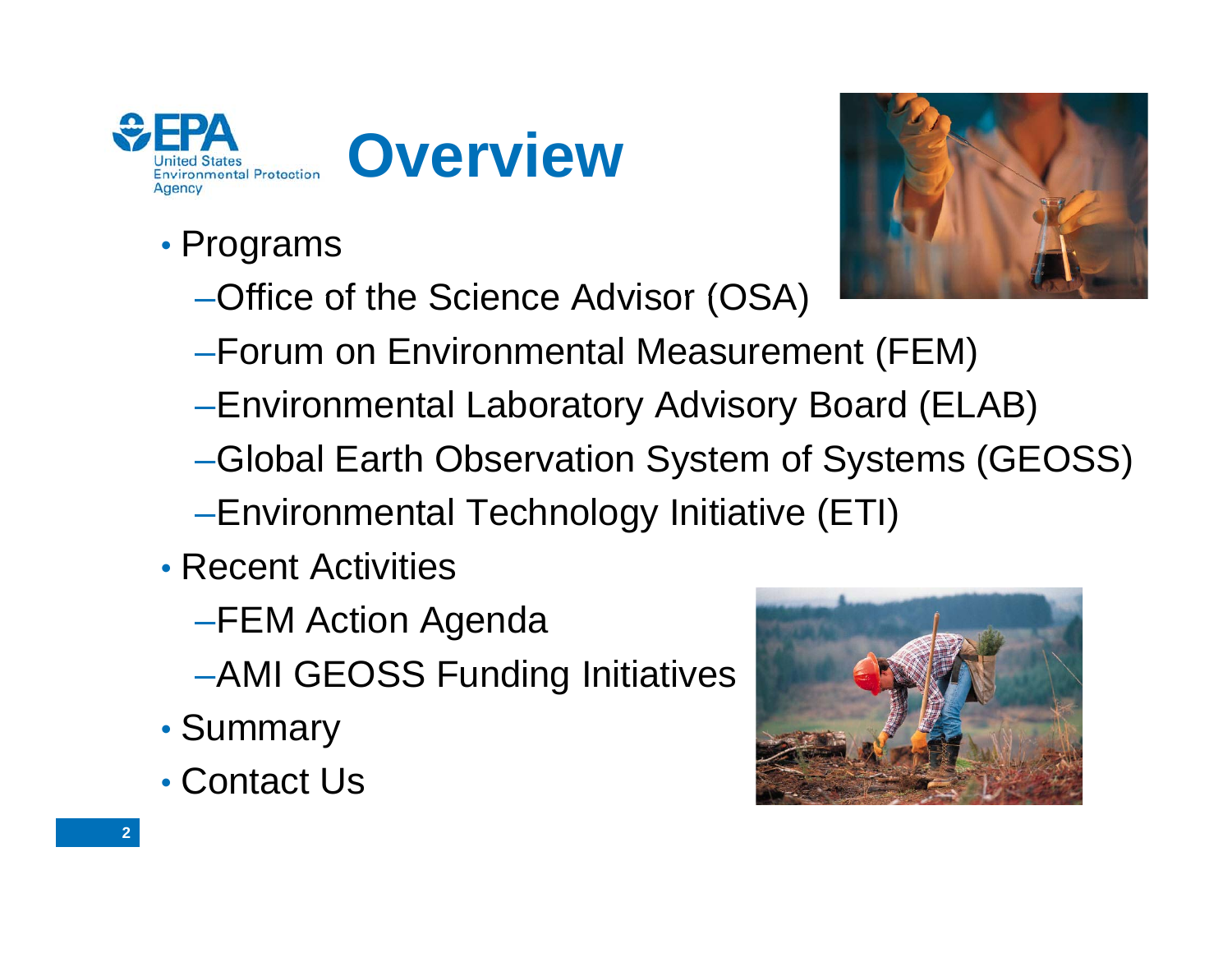

### **Office of the Science Advisor**

- Mission: Provide leadership and serve as an honest broker for crossagency science, science policy, and technology issues.
- Principle Areas of Responsibility:
	- –Advising the EPA Administrator on science and technology issues and their relationship to Agency policies, procedures, and decisions with use of the best available science.
	- –Leadership in promoting consistency and consensus for Agency measurement, monitoring, and laboratory science activities.
	- –Leadership in catalyzing the development, verification, and deployment of sustainable technologies that help solve environmental problems.
	- –Leadership in leveraging Earth observations and modeling for Agency missions.
	- -Oversight of Risk Assessment Forum, Science Policy Council, and Program in Human Research Ethics.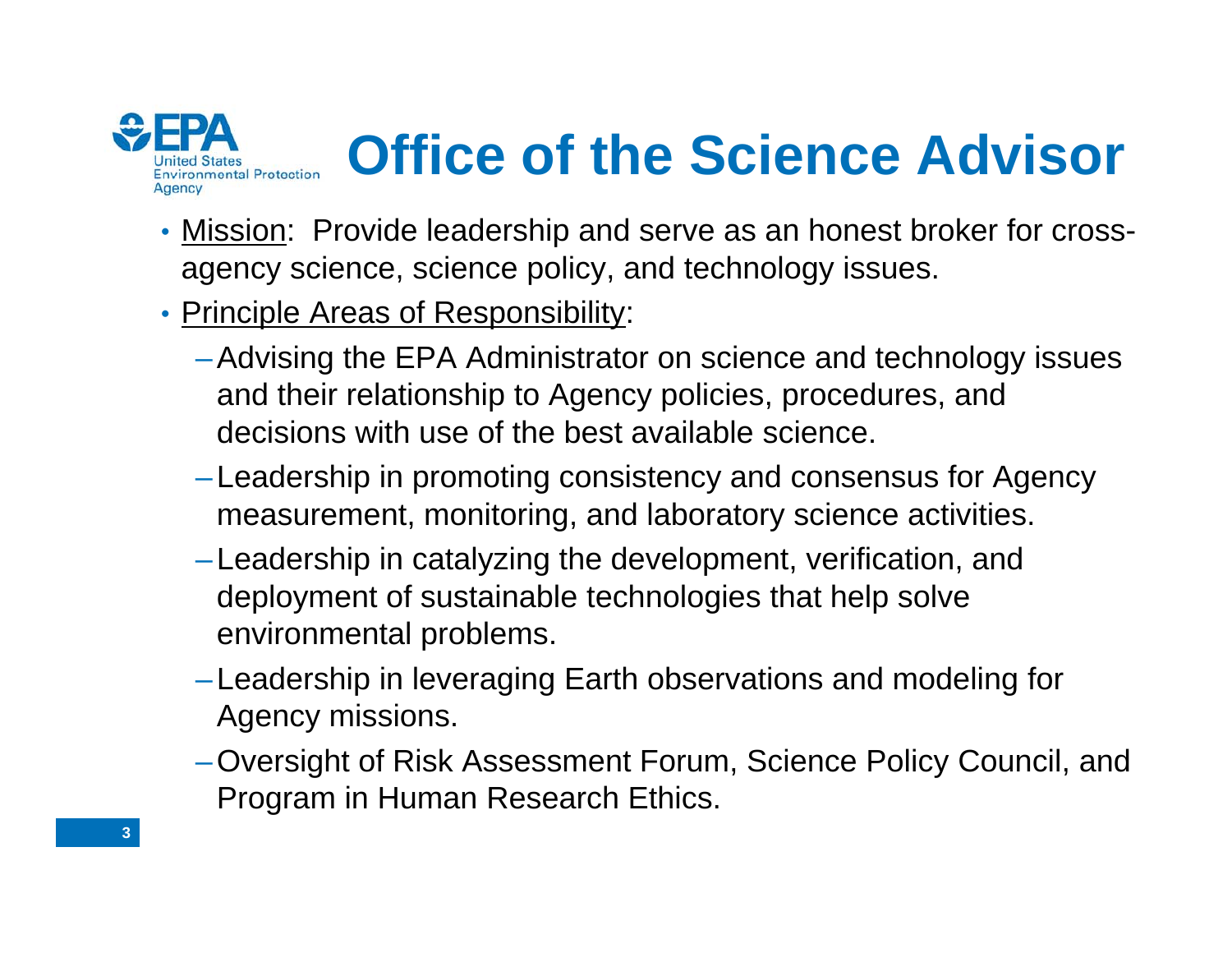

- Mission: Promote consistency and consensus within the EPA, and provide an internal and external contact point for addressing measurement methodology, monitoring, and laboratory science issues with multi-program impact.
- Charge:

- –Enhance Agency programs by recommending principles for:
	- Validating and disseminating methods for sample collection and analysis;
	- Developing scientifically rigorous, statistically sound, and representative measurements; and
	- Employing a quality systems approach that ensures data gathered and used by the Agency are of known and documented quality.
- –Establish procedures and policies that provide consistent, yet flexible, measurement tools to support environmental decision-making.
- Provide EPA and the public with <sup>a</sup> central point for addressing –Provide measurement methodology, monitoring, and laboratory issues with multi-program impact.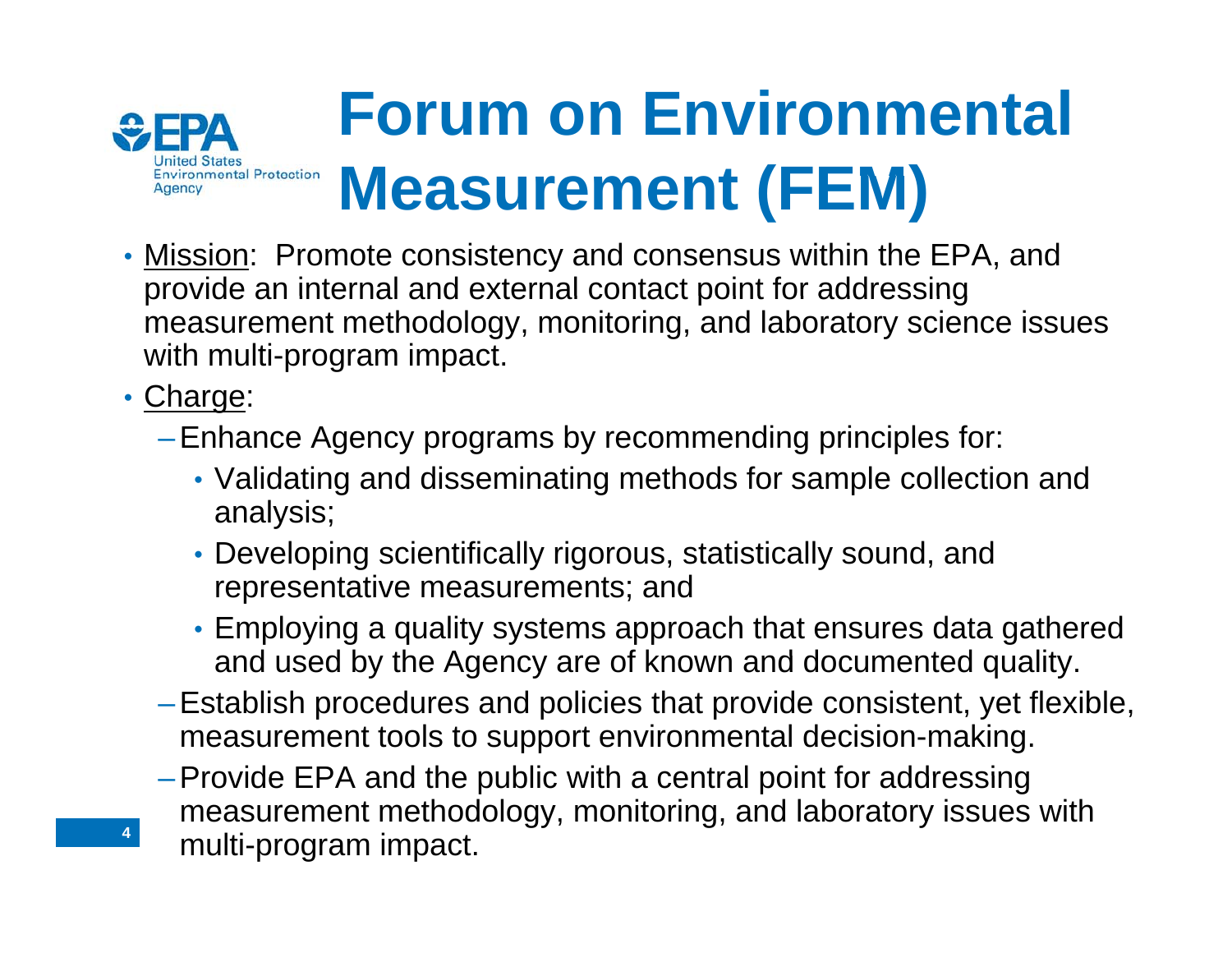

- Formed under the provisions of the Federal Advisory Committee Act (FACA) in 1997
- Composition: Trade Associations from the Environmental Laboratory Industry and Regulated Community; Academia; Federal, Local, and/or Tribal Governments; Laboratory Assessment Bodies; and Others.
- Charter –<u>– Purpose/Scope</u>:

- –Enhancing EPA's measurement programs (i.e., see FEM Charge, Action Agenda).
- –Facilitating the operation and expansion of a national environmental laboratory accreditation program. In this regard, ELAB will provide advice and recommendations to EPA on issues that impact the non-governmental community.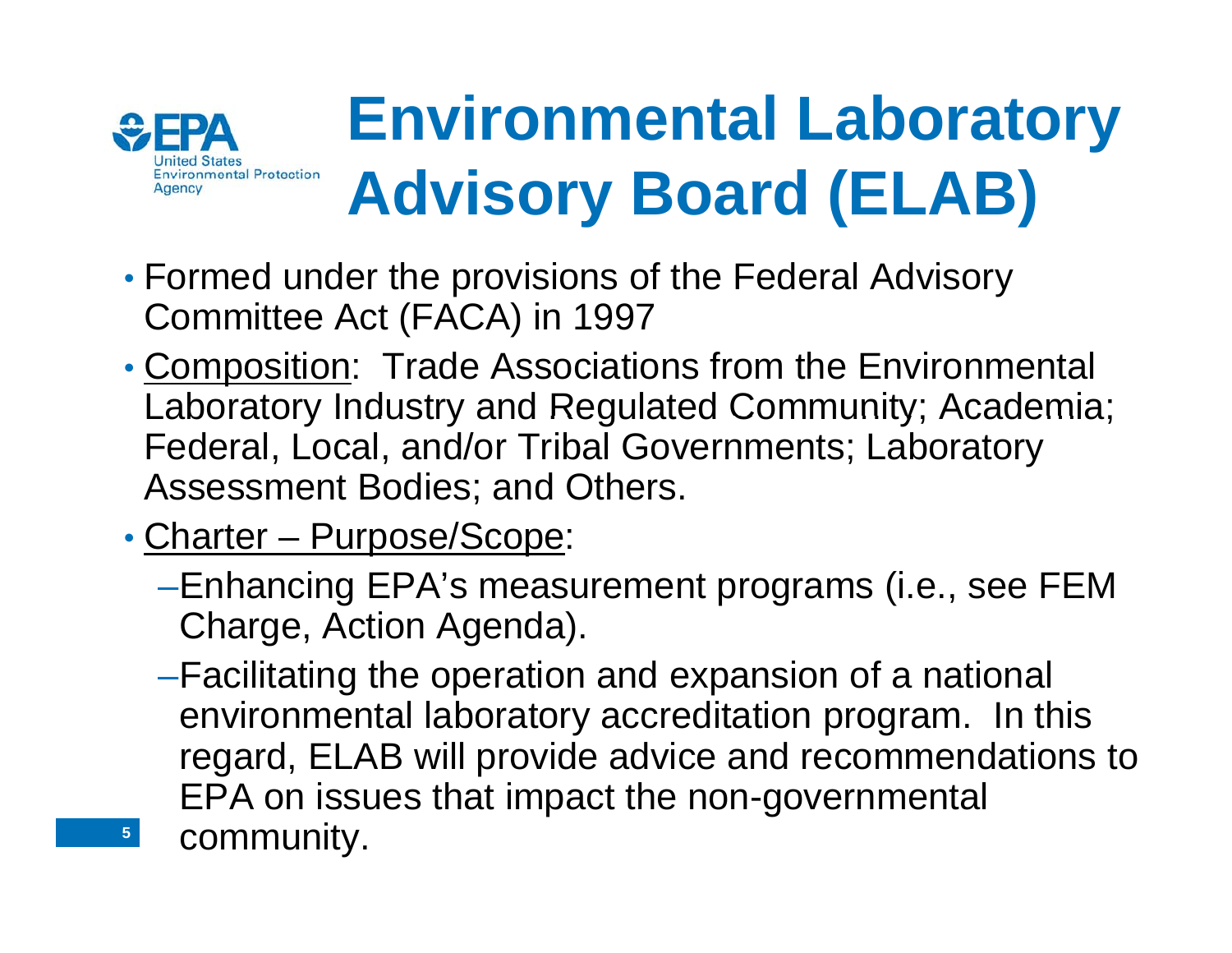#### **Global Earth Observation ronmental Protection System of Systems (GEOSS)**

- **Mission:** The OSA/Office of Environmental Information (OEI) GEOSS Team and the committee, EPA Global Earth Observations (GEO), work to coordinate with GEO, the intergovernmental body, and US GEO, a committee under CENR, to enhance the use of observational data and monitoring information, integrated with EPA science and technology, to improve the science supporting environmental decision making in EPA and by its partners. In addition, EPA GEO project results will be used as a demonstration of the societal benefits from the better observations and science to the US GEO and GEO.
- Areas of Accomplishment/Focus:
	- –Global Air Quality AIRNow International
	- $-$ Water Quality Aquatic Integrity Measurements
	- –Lyme Disease

- –Global Earth Enhanced Visualization of Data and Modeling for Decision-Makers
- –EPA GEO Knowledge Base Advanced Monitoring Initiative (AMI) **Projects**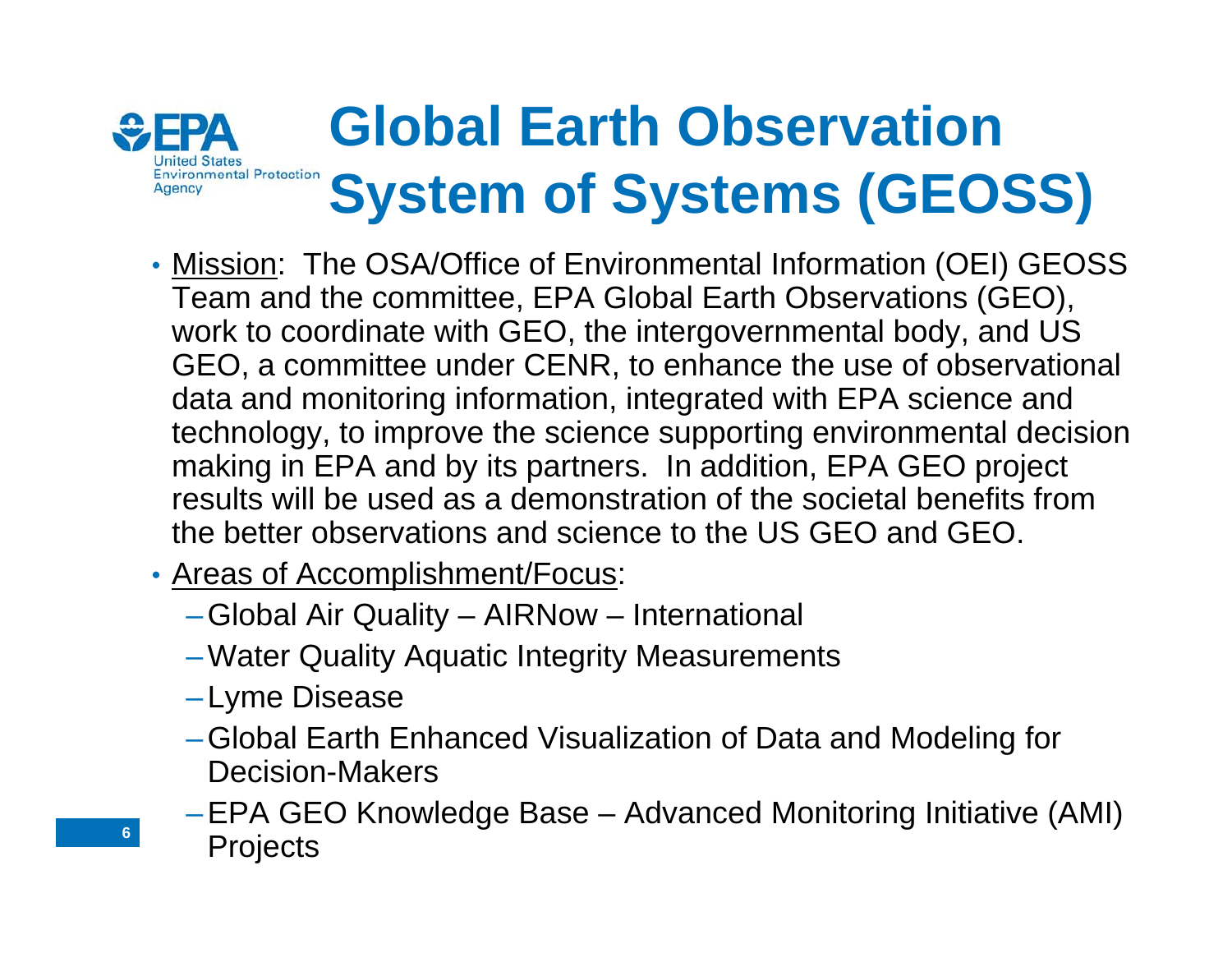

# **Environmental Technology Initiative (ETI)**

- Mission: The Environmental Technology Initiative (ETI) catalyzes the development, verification, and deployment of sustainable environmental technologies. Toward this goal, the ETI works with other federal, state, international, industry, and non-governmental organizations with interests in advancing environmental technologies. The ETI also works with EPA's Environmental Technology Programs and supports the activities and efforts of EPA's Environmental Technology Council.
- Areas of Focus/Accomplishment:
	- –Environmental Technology Council Re-establishment
	- –Engagement of Venture Capital Community
	- –Environmental Technology Opportunities Portal (ETOP)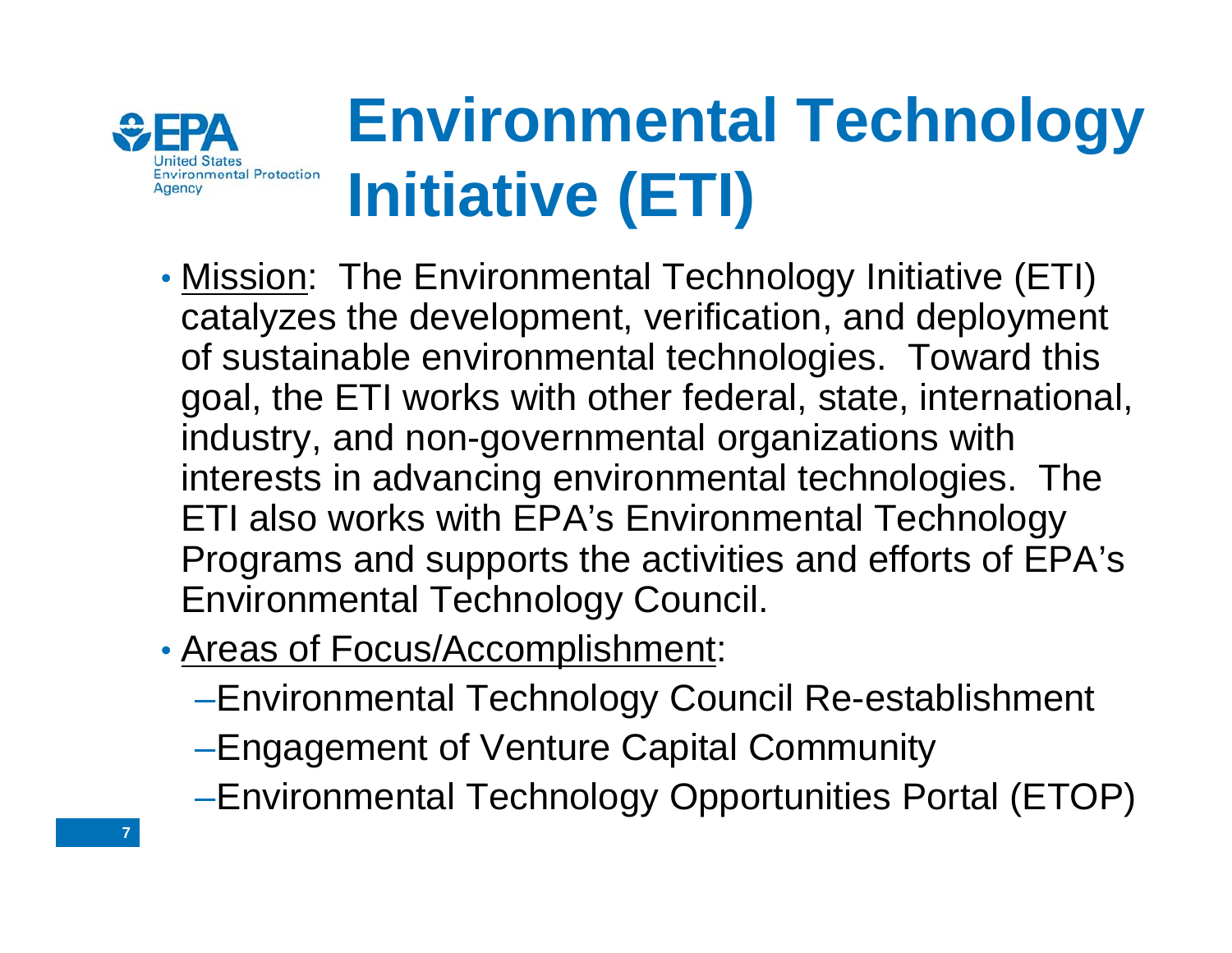

- Improving the Quality of Agency's Methods
- Flexible Approaches for Environmental Measurement
- Communication and Outreach
- Toolbox of Techniques – Method Detection, Method Quantitation, Calibration
- General Laboratory Competency
- National Environmental Accreditation
- Environmental Measurement Symposium
- Environmental Technology for Monitoring
- Monitoring Assessment

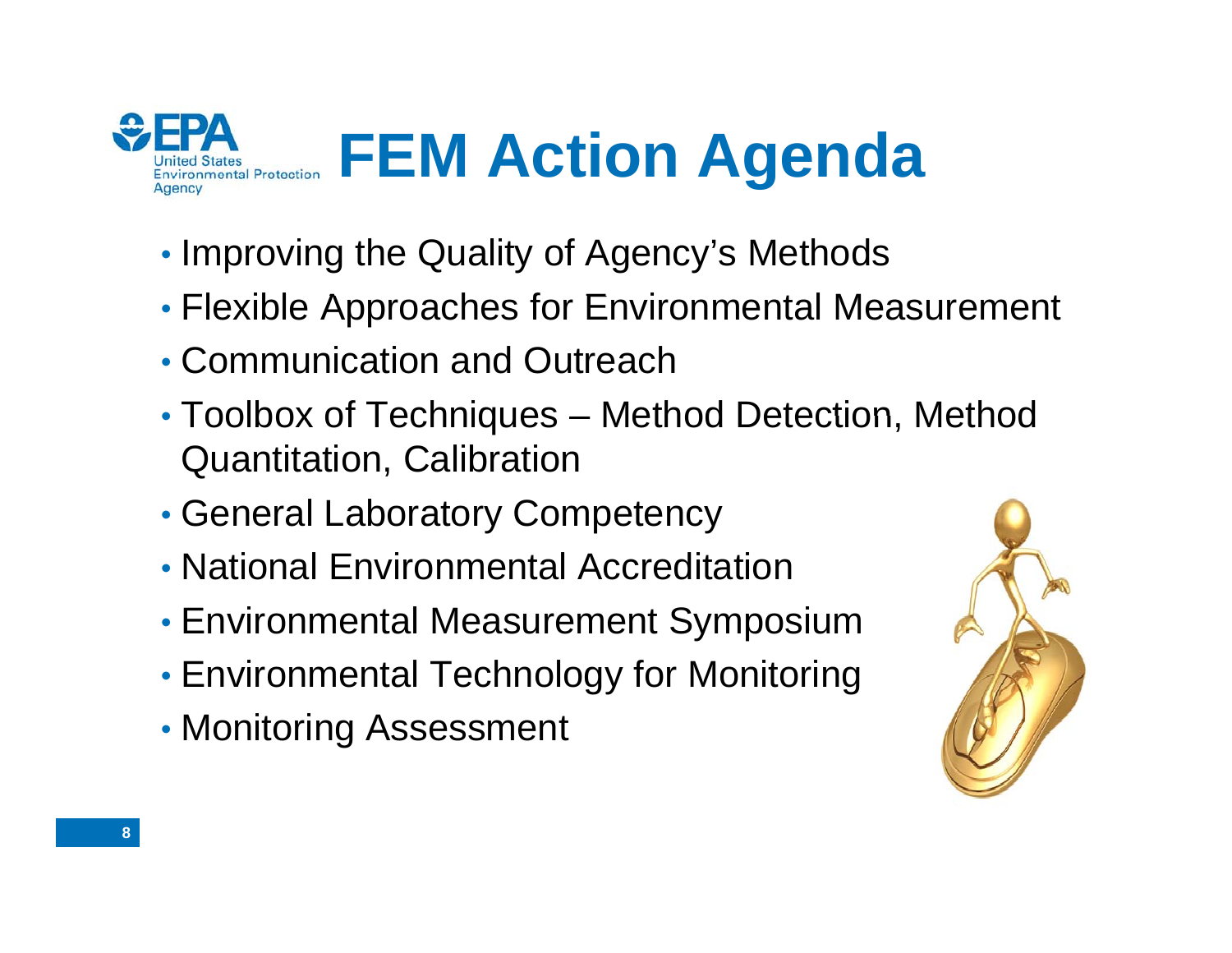

• Monitoring Inventory

- Needs/Gaps Identification
	- –Organized by the Administrator's Priorities
		- Taking Action on Climate Change
		- Improving Air Quality
		- Assuring the Safety of Chemicals
		- Cleaning Up Our Communities
		- Protecting America's Waters
		- Expanding the Conversation on Environmentalism and Working for Environmental Justice
		- Building Strong State and Tribal Partnerships
	- –Approximately 50 Need/Gap Areas Identified
- Leveraging Opportunities, Common Themes, Innovative Problem Solving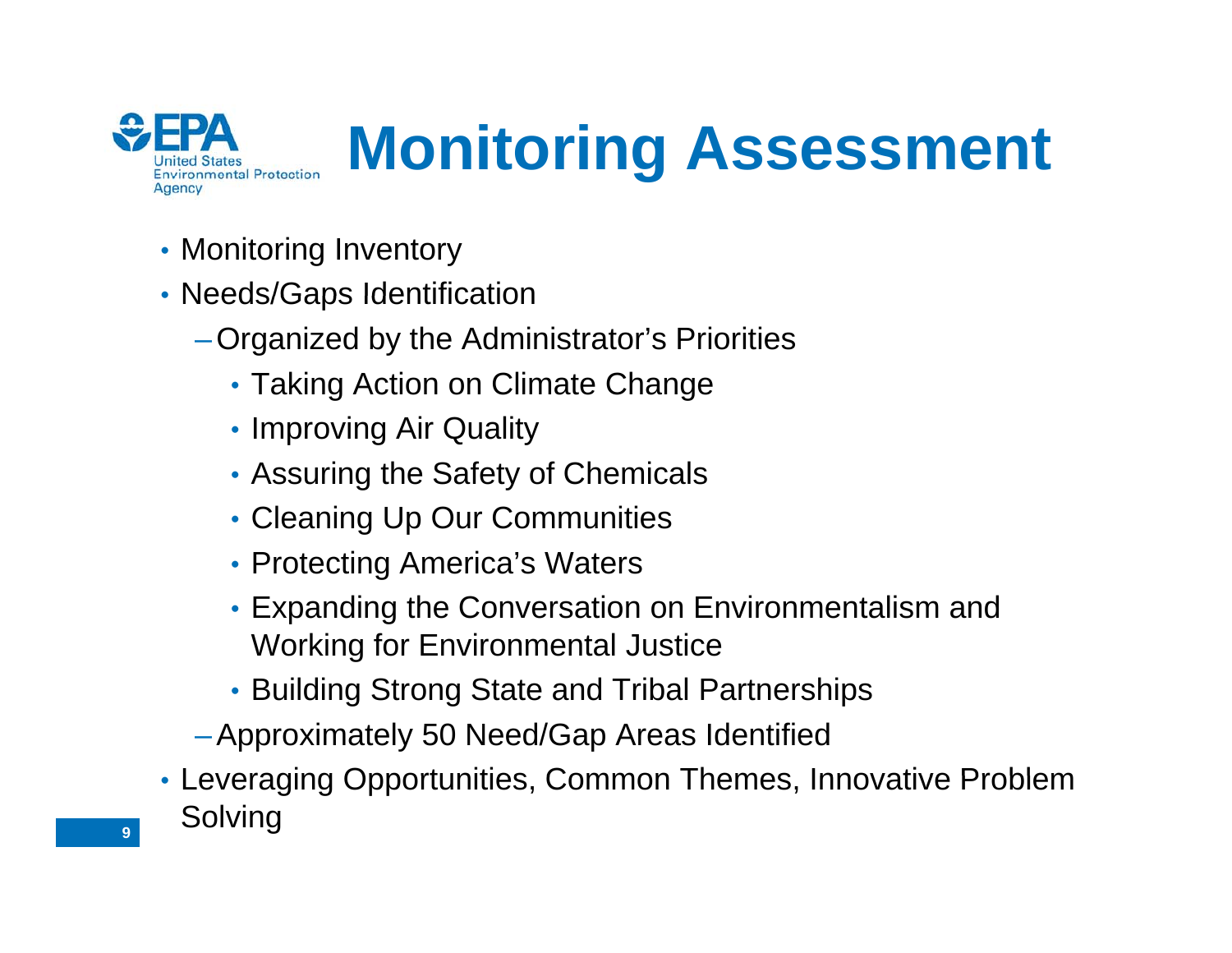

## **AMI/GEOSS Funding Initiatives**

- FY 2009 Funding Initiative Focused on Sensors
	- –Sensors for Semi-Continuous Ambient Air Monitorin g of Toxic Metals in Midwestern Communities Burdened by Industrial Emissions
	- –Field Deployment of Prototype Deep UV Optical Sensor (DUVOS) for Fenceline Monitoring
	- –Field Testing of Nitrate Sensors in Various Conductivity, Turbidity, and Dissolved Organic Carbon Gradients in the Delaware River Basin Demonstration Study Area of the National Monitoring Network for Coastal Waters and Their Tributaries
	- –Use of Many Low-cost Sensors for Monitoring Spatial and Temporal NO $_2$  Gradients Near Roadways
- FY 2010 Portfolio Develo pment
	- –Data and Information Infrastructure
	- –Integrated Applications
	- –Sensor and Observational Methods Development
	- –Support for Communities of Practice and Engagement of Users and Decision Makers.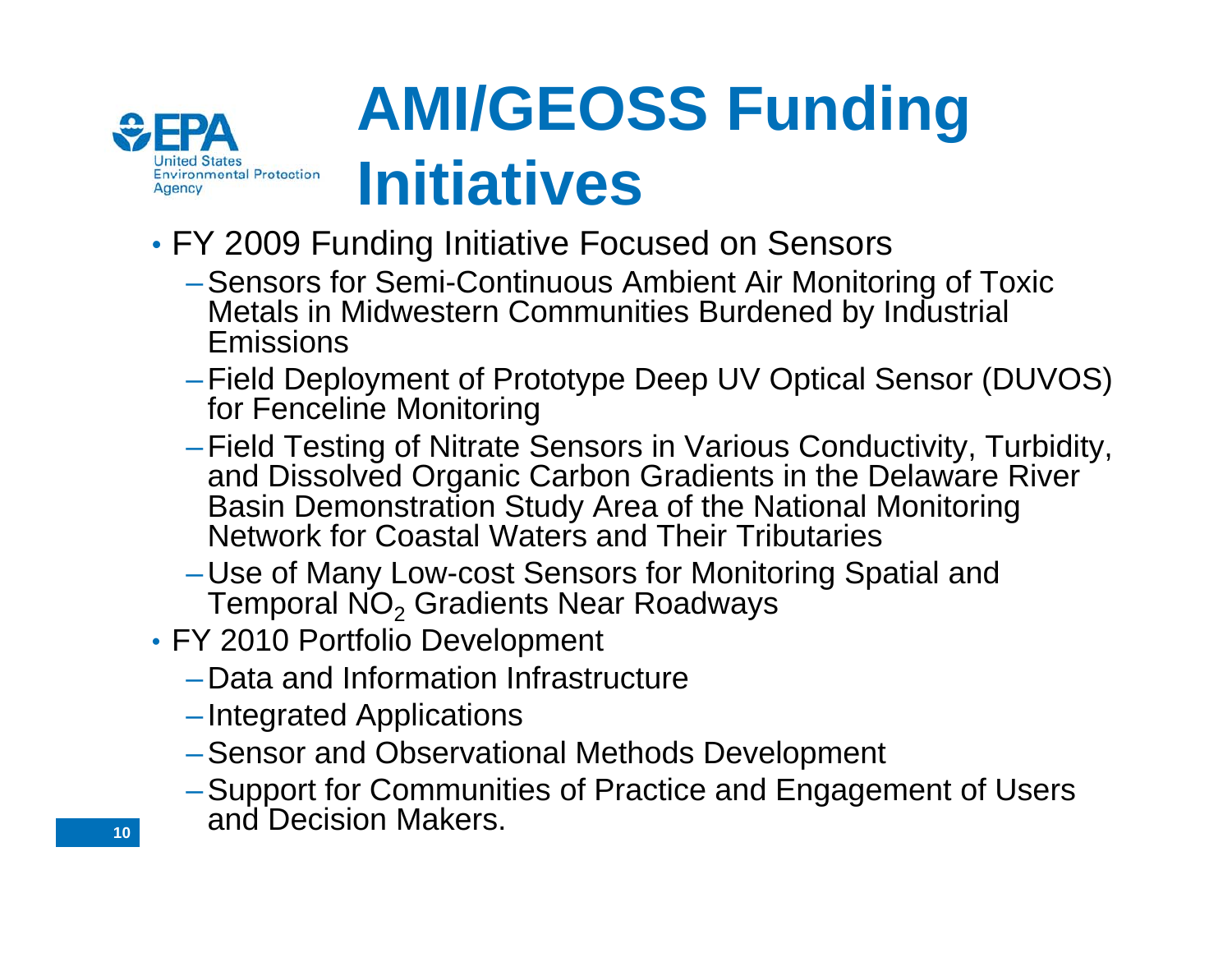

- • A critical need exists to synthesize information to increase our understanding of the significance of interactions.
- • There are benefits to tackling challenges with consistency and consideration of information needs and identification of gaps.
- • $\bullet$  There is a need for innovative ideas and strategies ('thinking outside of the box') for problem solving to advance the challenges that face the nation.
- • Collaboration with partners and advancements in science and technology will provide leveraging opportunities for advancement of our mission, as well.